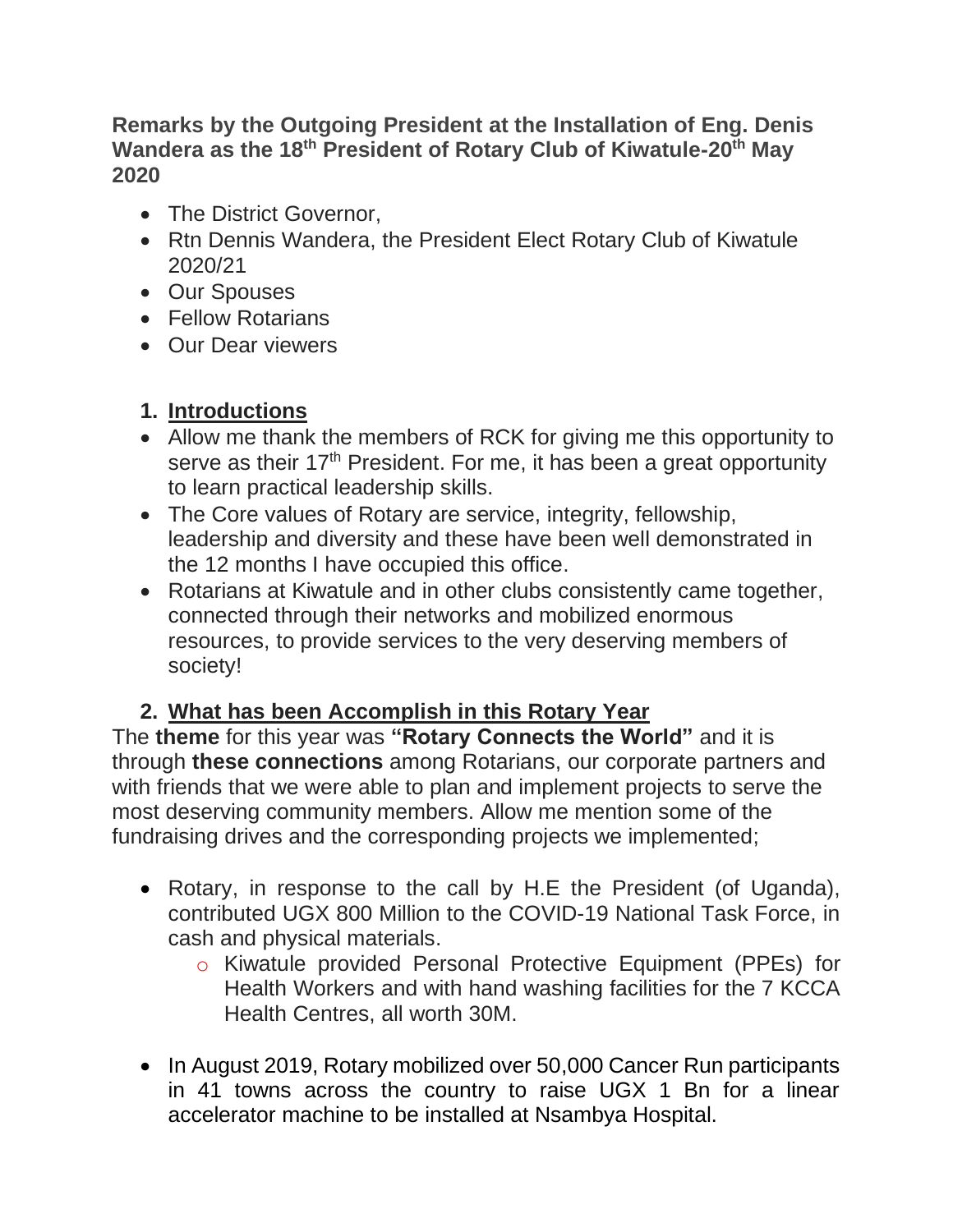- Each year, Rotarians throughout the World organize Family Health Days, and conduct medical camps within their communities. On 5<sup>th</sup> October 2019, Rotary Club of Kiwatule together with Rotary Club of Kwabowhe conducted a medical Camp at Kabwohe, in Sheema District, where over 1,000 clients were served. Our colleagues in other Clubs held similar camps across the country and **altogether over 60,000 beneficiaries** received health services.
- Through fundraising dinners and a football tournament popularly known as "Rotary 5-A-Side, RC Kiwatule raised UGX 80 Million, towards construction of a Maternity ward at Anamwany Health Centre in Amolator District. This is in line with Government effort to upgrade HCIIs to HCIIIs. I am happy to note that phase one of this UGX 330M project has been completed and is already in use.
- In **partnership with Bamugisha Community Welfare Ltd,** the Club mobilized another UGX 80M and procured an ambulance for Kabushaho HCIII, in Bushenyi district. The Ambulance has immensely boosted the District capacity to manage emergencies.
- Through partnerships with Rotary Clubs beyond Uganda;
	- o Rotary Club of Kiwatule is finalizing a USD 390,000 water Project which will serve 12 villages in Mityana and Kasana Districts and train 80 youths in the maintenance and repair of the water facilities.
	- o Together with Rotary Club of Mount Pleasant in USA, a Grant of USD 150,000 has been secured to train 100 midwives from 25 health centres to manage childbirth related life threatening emergencies, and install solar equipment to address power blackouts. This will increase timely access to the critical services thereby reducing maternal and child mortality in the country.

**All these projects have either been completed or moved to a tremendous level of completion** thanks to the selfless sacrifice by **many Rotarians** who regularly stepped forward and volunteered to do so much and contributed in so many ways. Thank you for demonstrating what it means to put **"Service Above Self"**, to **"Connect the World"** and to Change lives.